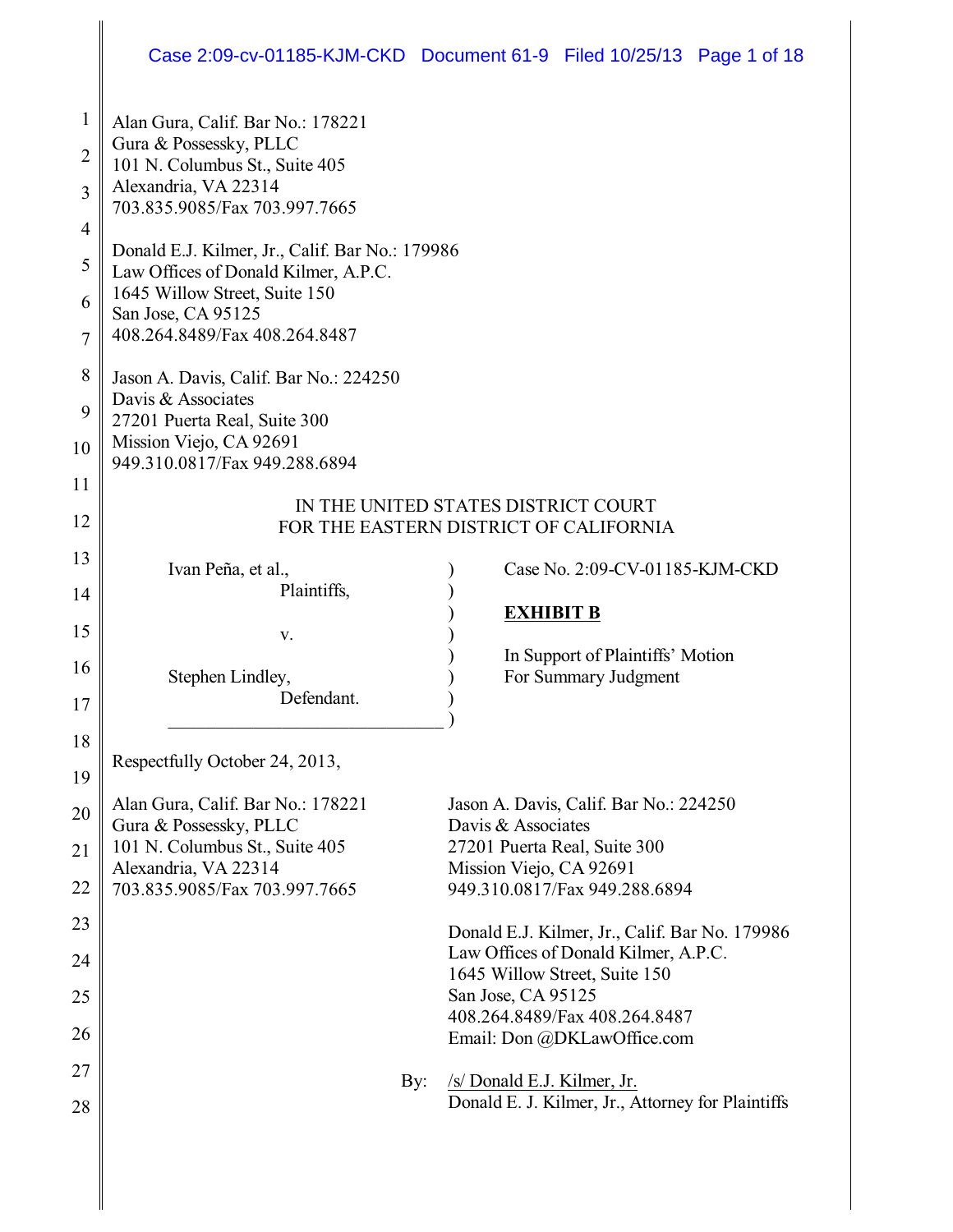

# **State of California** Secretary of State

I, DEBRA BOWEN, Secretary of State of the State of California, hereby certify: SELECTED PAGES, AUTHOR BILL FILE, (SCOTT), SB 489, 2003

That the attached transcript of  $16$  page(s) is a full, true and correct copy of the original record in the custody of this office.



**IN WITNESS WHEREOF,** I execute this certificate and affix the Great Seal of the State of California this day of

APR 10 2003

chea Bowea

DEBRA BOWEN Secretary of State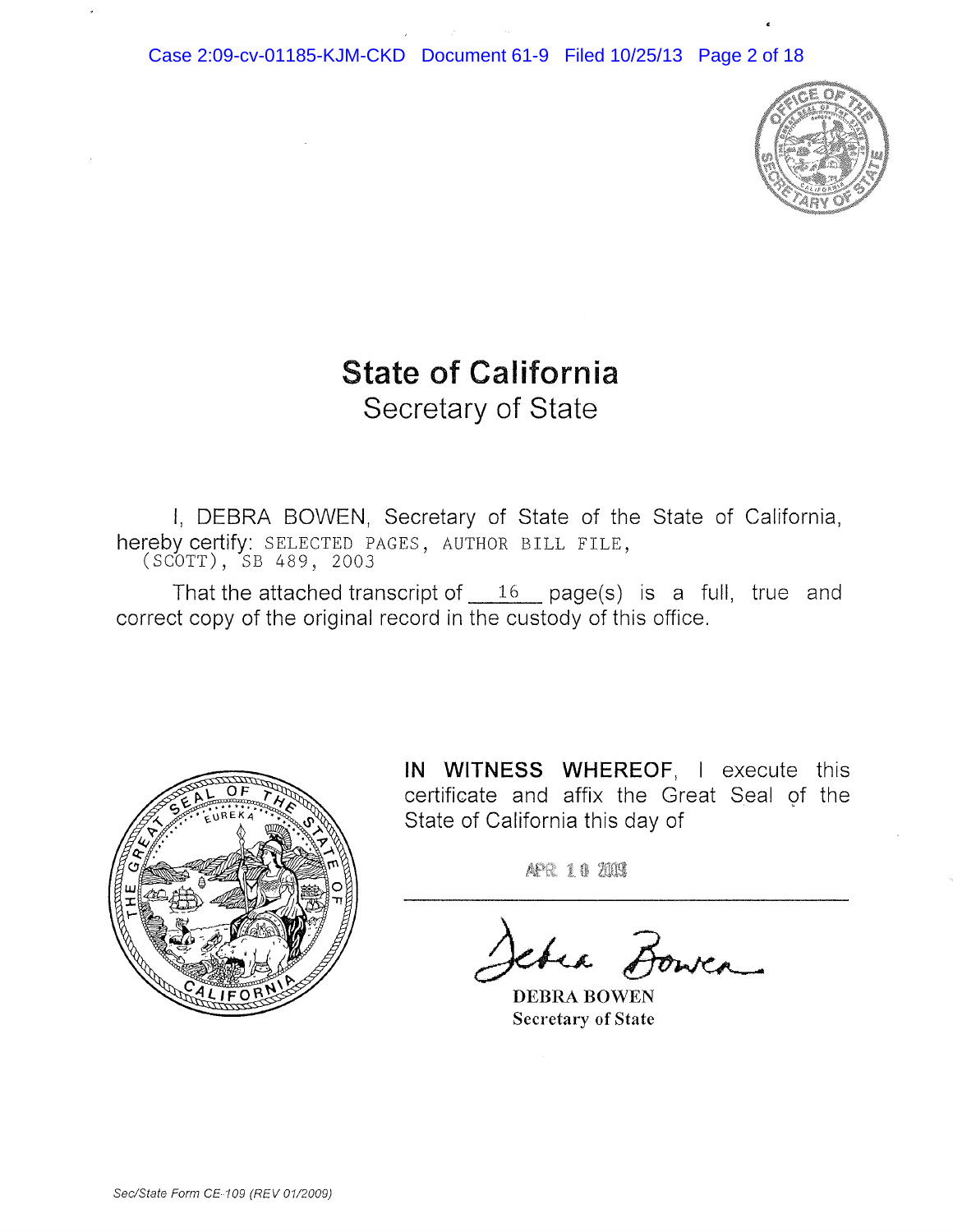#### **SENATE COMMlTfEE ON PUBUC SAFETY**

| Senator Bruce McPherson, Chair |   |
|--------------------------------|---|
| 2003-2004 Regular Session      | B |

1 9  $\mathbf{0}$ 

SB 190 (Scott) As Amended April 10, 2003 Hearing date: April 29, 2003 Penal Code SAH:mc

#### SEMIAUTOMATIC FIREARMS:

#### CHAMBER LOAD INDICATORS/MAGAZINE DISCONNECT MECHANISMS

#### **HISTORY**

- Source: Brady Campaign to Prevent Violence, United with the Million Mom March; Coalition to Stop Gun Violence (co-sponsors)
- Prior Legislation: SB 510 (Scott) Chapter 608, Statutes of 2002 (provisions deleted prior to enactment dealing with a different subject) AB 576 - failed passage, Assembly Committee on Public Safety, 1/16/96 AB 1818 - passage refused in Senate, 8/31/94
- Support: Legal Community Against Violence; California Chapter of the American College of Emergency Physicians; individual letter
- Opposition: California Rifle and Pistol Association; National Rifle Association; Gun Owners ofCalifornia; National Shooting Sports Foundation, Inc.; California Association of Firearms Retailers; 14 individual communications

#### KEY ISSUES

EXISTING LAW PROVIDES THAT COMMENCING JANUARY 1, 2001, NO "UNSAFE HANDGUN" MAY BE MANUFACTURED OR SOLD IN CALIFORNIA BY A LICENSED DEALER, AS SPECIFIED, AND REQUIRES THAT THE DEPARTMENT OF JUSTICE PREPARE AND MAINTAIN A ROSTER OF HANDGUNS WHICH ARE DETERMINED NOT TO BE UNSAFE HANDGUNS.

(CONTINUED)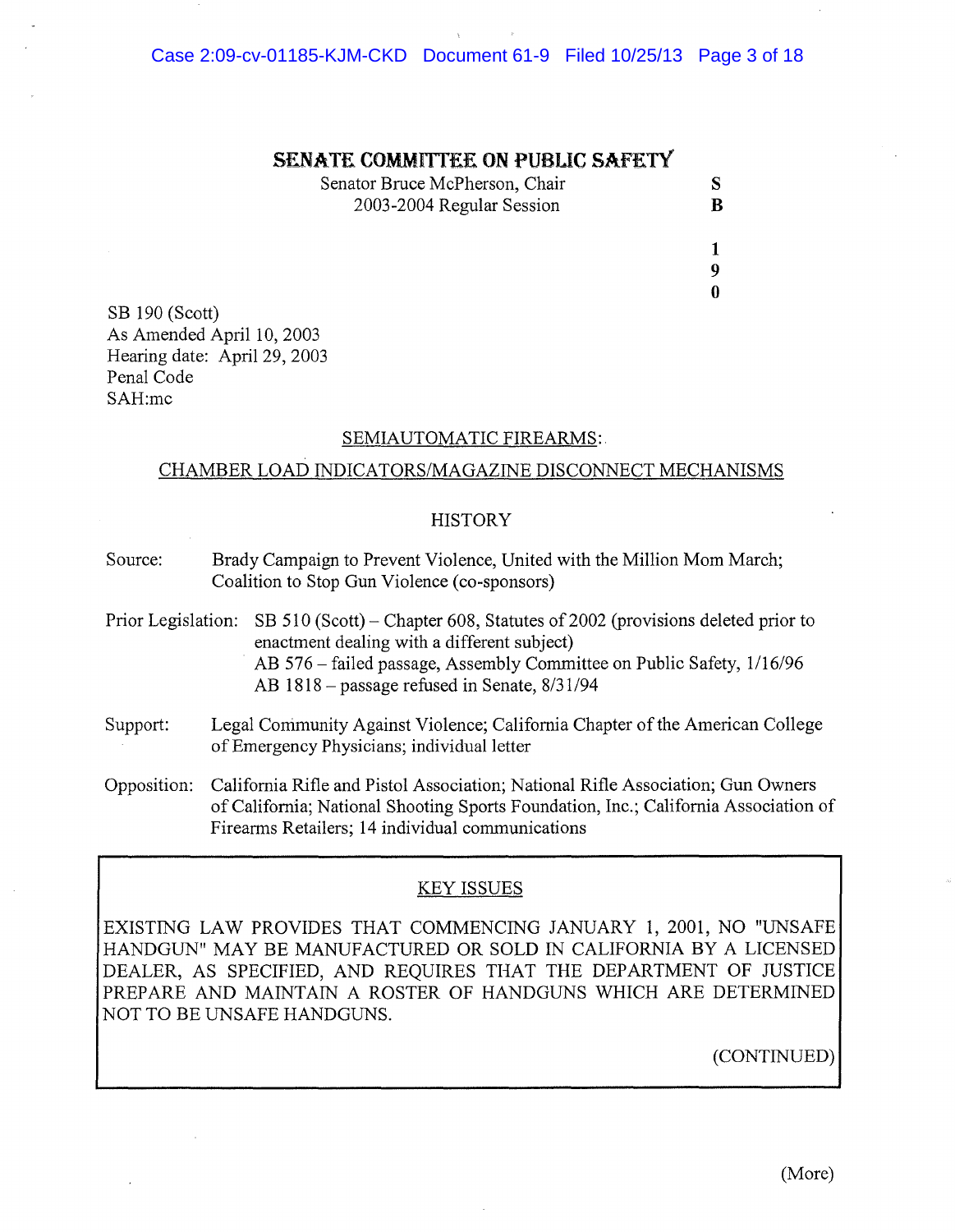SHOULD, COMMENCING JANUARY 1, 2005, A CENTER-FIRE SEMIAUTOMATIC PISTOL THAT IS NOT ALREADY DETERMINED NOT TO BE AN UNSAFE HANDGUN, BE DEEMED AN "UNSAFE HANDGUN" IF IT DOES NOT HAVE A CHAMBER LOAD INDICATOR OR A MAGAZINE DISCONNECT MECHANISM, AS SPECIFIED (THUS ALLOWING A TWO-YEAR WINDOW FOR HANDGUNS PREVIOUSLY DEEMED NOT "UNSAFE" TO BE SOLD NEW IN CALIFORNIA WITHOUT EITHER DEVICE)?

SHOULD, COMMENCING JANUARY 1, 2007, A CENTER-FIRE SEMIAUTOMATIC PISTOL BE DEEMED AN "UNSAFE HANDGUN" IF IT DOES NOT HAVE BOTH A CHAMBER LOAD INDICATOR AND A MAGAZINE DISCONNECT MECHANISM IF IT HAS A DETACHABLE MAGAZINE, AS SPECIFIED?

SHOULD, COMMENCING JANUARY 1,2007, A RIMFIRE SEMIAUTOMATIC PISTOL BE DEEMED AN "UNSAFE HANDGUN" IF IT DOES NOT HAVE A MAGAZINE DISCONNECT MECHANISM IF IT HAS A DETACHABLE MAGAZINE, AS SPECIFIED?

SHOULD THE FOLLOWING DEFINITIONS BE ADDED TO THE "UNSAFE HANDGUN" LAW:

- A "CHAMBER LOAD INDICATOR" MEANS A PLAINLY VISIBLE DEVICE IN A CONTRASTING COLOR THAT CLEARLY INDICATES TO A PERSON WHO IS UNFAMILIAR WITH THE OPERATION OF A SEMIAUTOMATIC PISTOL THAT A CARTRIDGE IS IN THE FIRING CHAMBER?
- A "MAGAZINE DISCONNECT MECHANISM" MEANS A MECHANISM THAT PREVENTS A SEMIAUTOMATIC PISTOL THAT HAS A DETACHABLE MAGAZINE FROM OPERATING TO STRIKE THE PRIMER OF AMMUNITION IN THE FIRING CHAMBER WHEN A DETACHABLE MAGAZINE IS NOT INSERTED IN THE PISTOL?

SHOULD SEMIAUTOMATIC PISTOLS BE PROHIBITED FROM BEING SUBMITTED FOR TESTING PURSUANT TO THE "UNSAFE HANDGUN" LAWS UNLESS THEY MEET THE FOLLOWING REQUIREMENTS:

- COMMENCING JANUARY 1, 2005, IF IT IS A CENTER-FIRE SEMIAUTOMATIC PISTOL, IT HAS EITHER A "CHAMBER LOAD INDICATOR" OR, IF IT HAS A DETACHABLE MAGAZINE, IT HAS A MAGAZINE DISCONNECT MECHANISM, BOTH AS SPECIFIED?
- COMMENCING JANUARY 1, 2007, IF IT IS A CENTER-FIRE SEMIAUTOMATIC PISTOL, IT HAS BOTH A "CHAMBER LOAD INDICATOR" AND, IF IT HAS A DETACHABLE MAGAZINE, IT HAS A MAGAZINE DISCONNECT MECHANISM, BOTH AS SPECIFIED?

(CONTINUED)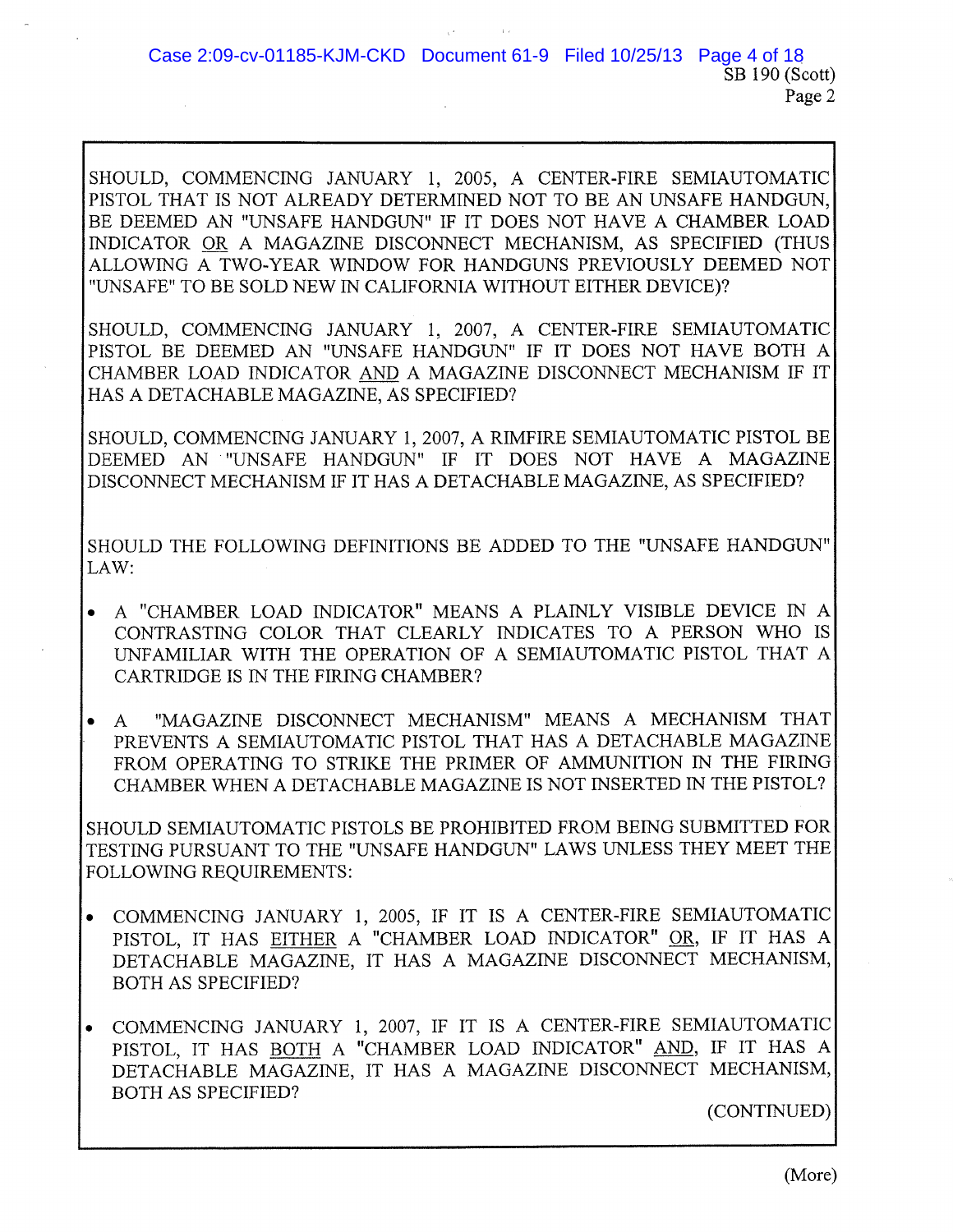## • COMMENCING JANUARY 1, 2005, IF IT IS A RIMFIRE SEMIAUTOMATIC PISTOL AND HAS A DETACHABLE MAGAZINE IT HAS A MAGAZINE DISCONNECT MECHANISM, AS SPECIFIED?

SHOULD RELATED CHANGES IN LAW BE MADE?

## PURPOSE

## *The purpose ofthis bill is to add to the existing "unsafe handgun" law requirementsfor semiautomatic pistols, as specified.*

Existing law provides that commencing January 1, 2001, no "unsafe handgun" may be manufactured or sold in California by a licensed dealer, as specified, and requires that the Department of Justice prepare and maintain a roster of handguns which are determined not to be unsafe handguns. Private party sales and transfers of handguns through a licensed dealer or sheriff in smaller counties are exempted from those restrictions. (Penal Code  $\S$ § 12125-12133.)

Existing law provides that for purposes of the "unsafe handgun" law, new models of previously tested handguns must be submitted for testing, as follows:

Penal Code section 12131.5. (a) A firearm shall be deemed to satisfy the requirements of subdivision (a) of Section 12131 [listed on Department of Justice roster as not an "unsafe" handgun"] if another firearm made by the same manufacturer is already listed and the unlisted firearm differs from the listed firearm only in one or more ofthe following features:

(1) Finish, including, but not limited to, bluing, chrome-plating, oiling, or engraving. (2) The material from which the grips are made.

(3) The shape or texture of the grips, so long as the difference in grip shape or texture does not in any way alter the dimensions, material, linkage, or functioning of the magazine well, the barrel, the chamber, or any of the components of the firing

mechanism of the firearm.

(4) Any other purely cosmetic feature that does not in any way alter the dimensions, material, linkage, or functioning of the magazine well, the barrel, the chamber, or any of the components of the firing mechanism of the firearm.

(b) Any manufacturer seeking to have a firearm listed under this section shall provide to the Department of Justice all of the following:

 $(1)$  The model designation of the listed firearm.

(2) The model designation of each firearm that the manufacturer seeks to have listed under this section.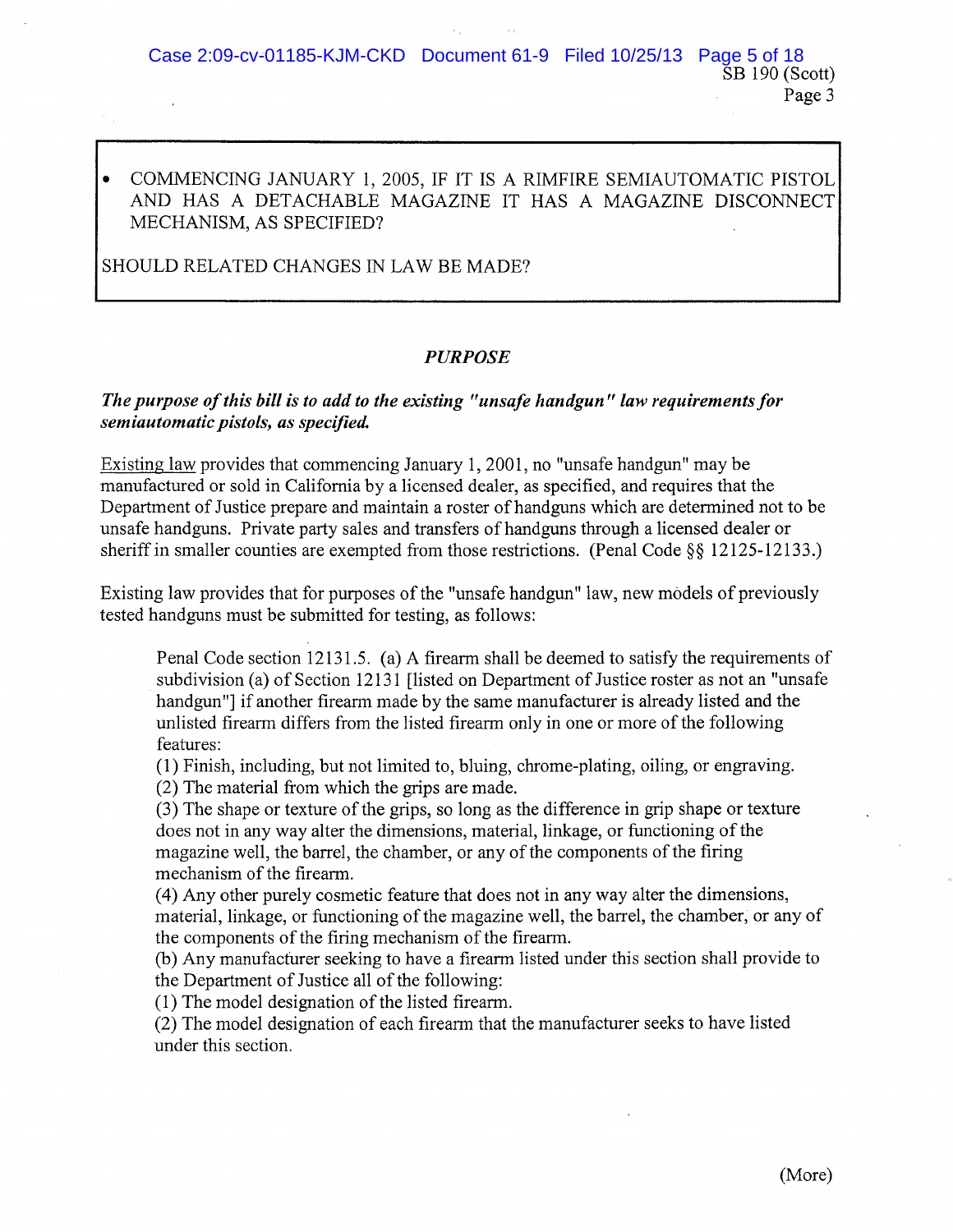(3) A statement, under oath, that each unlisted firearm for which listing is sought differs from the listed firearm only in one or more of the ways identified in subdivision (a) and is in all other respects identical to the listed firearm.

(c) The department may, in its discretion and at any time, require a manufacturer to provide to the department any model for which listing is sought under this section, to determine whether the model complies with the requirements of this section.

#### Existing law provides that:

All firearms sold or transferred in this state by a licensed firearms dealer, including private transfers through a dealer, and all firearms manufactured in this state, shall include or be accompanied by a firearms safety device that is listed on the Department of Justice's roster of approved firearms safety devices and that is identified as appropriate for that firearm by reference to either the manufacturer and model of the firearm, or to the physical characteristics of the firearm that match those listed on the roster for use with the device, as specified. (Penal Code § 12088.1.)

#### Existing law provides that:

Every one is responsible, not only for the result of his or her willful acts, but also for an injury occasioned to another by his or her want of ordinary care or skill in the management of his or her property or person, except so far as the latter has, willfully or by want of ordinary care, brought the injury upon himself or herself. The design, distribution, or marketing of firearms and ammunition is not exempt from the duty to use ordinary care and skill that is required by this section. (Civil Code § 1714.)

This bill makes the following changes to the definition of an "unsafe handgun" that may not be sold "new" in California:

- Commencing January 1,2005, for a center fire automatic semiautomatic pistol that is not already determined not to be an unsafe handgun listed on the roster pursuant to Section 12131 (Department of Justice roster of handguns found to not be "unsafe" and therefore available for sale new in California), it does not have either a chamber load indicator, or if it has a detachable magazine, a magazine disconnect mechanism.
- Commencing January 1, 2007, for all center fire automatic semiautomatic pistols, it does not have both a chamber load indicator and if it has a detachable magazine, a magazine disconnect mechanism.
- Commencing January 1,2005, for all rimfire semiautomatic pistols that are not already listed on the Department of Justice roster it does not have a magazine disconnect mechanism, if it has a detachable magazine.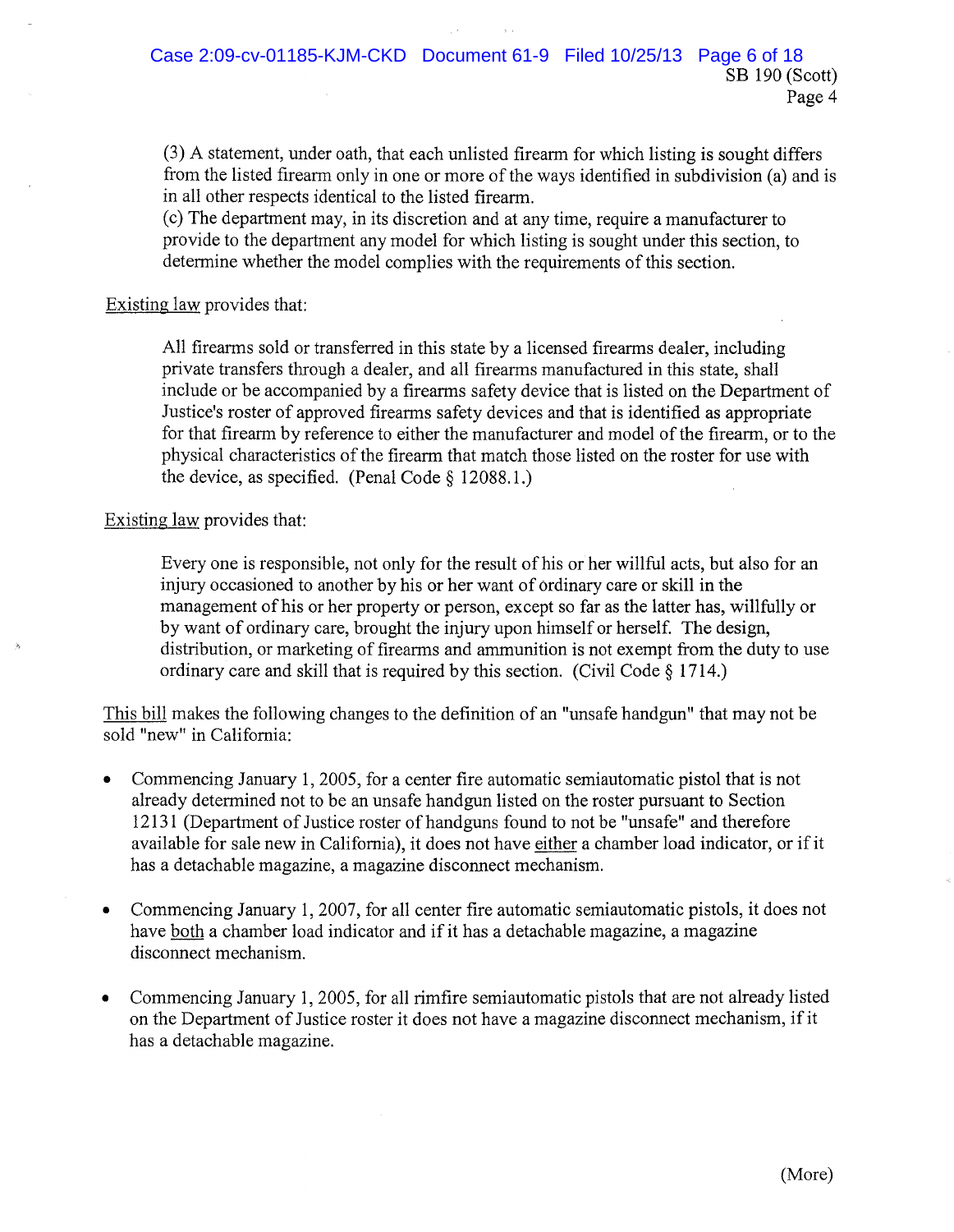• Commencing January **1,** 2007, for all rimfire semiautomatic pistols that have a detachable magazine, it does not have a magazine disconnect mechanism.

This bill adds the following definitions to the "unsafe handgun" law:

- a "chamber load indicator" means a plainly visible device in a contrasting color that clearly indicates to a person who is unfamiliar with the operation of a semiautomatic pistol that a cartridge is in the firing chamber.
- a "magazine disconnect mechanism" means a mechanism that prevents a semiautomatic pistol that has a detachable magazine from operating to strike the primer of ammunition in the firing chamber when a detachable magazine is not inserted in the semiautomatic pistol.
- a "semiautomatic pistol" means a pistol, as defined in subdivision (a) of Section 12001, the operating mode of which uses the energy of the explosive in a fixed cartridge to extract a fired cartridge and chamber a fresh cartridge with each single pull of the trigger.

This bill prohibits semiautomatic pistols from being submitted for testing pursuant to the "unsafe handgun" law unless they meet the following requirements:

- Commencing January 1,2005, no center fire semiautomatic pistol may be submitted for testing pursuant to this chapter if it does not have either a "chamber load indicator" or a magazine disconnect mechanism if it has a detachable magazine.
- Commencing January 1, 2007, no center-fire semiautomatic pistol may be submitted for testing pursuant to this chapter it if does not have both a "chamber load indicator" and a magazine disconnect mechanism.
- Commencing January 1,2005, no rimfire semiautomatic pistol may be submitted for testing if it has a detachable magazine and does not have a magazine disconnect mechanism.

This bill makes related changes in law.

#### **COMMENTS**

#### 1. Need for This Bill

Background provided by the author includes the following:

From 1987 to 1996, nearly 2,200 American children 14 years of age and younger died from unintentional shootings. For every child who dies after being shot, an estimated 4 children are treated in U.S. hospitals for nonfatal gunfire injuries. In 1995 and 1996, 8,832 Californians were killed as a result of gunfire. According to data reported by hospitals to the California Department of Health Services, there were 13,153 nonfatal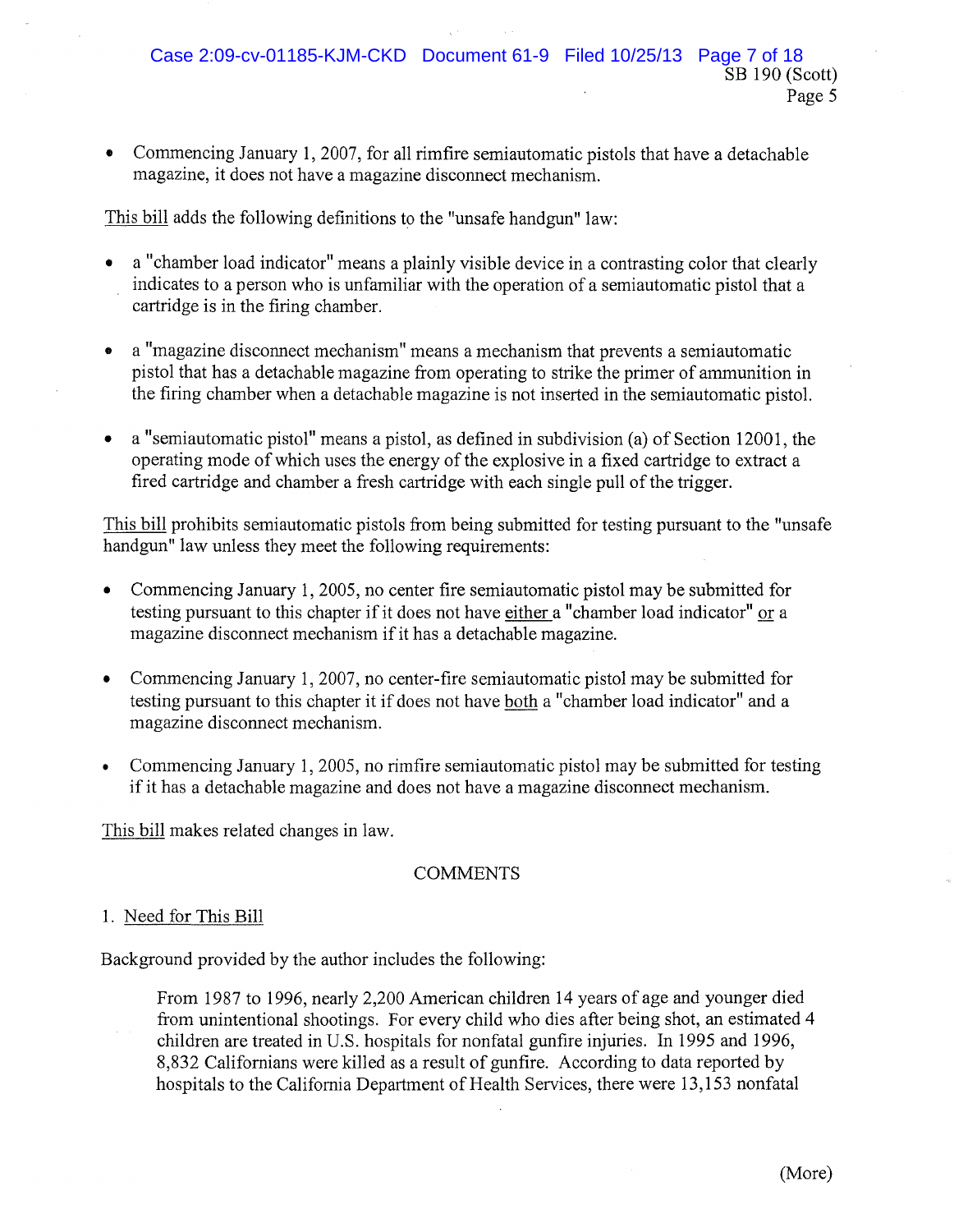injuries which required hospitalization during the same period. About 10% of the injuries during that period of time were determined to be the result of unintentional shootings.

Many of these injuries and deaths were the result of unintentional shootings by users who thought that the guns they fired were not loaded. Gun users are often unaware that semiautomatic weapons can be fired when their loading mechanism – the magazine – Is removed or emptied. A live round of ammunition may remain in the chamber of the firearm after the magazine is removed. When the trigger of a semiautomatic firearm with a live round in its chamber is pulled, it will fire, even though it does not have a magazine inserted, unless the gun has a magazine disconnect mechanism.

A 1997 survey by the Johns Hopkins Center for Gun Policy and Research and the National Opinion Research Center found that almost 35% ofrespondents (who were all *adults)* either did not know that a gun could be fired, or believed that a gun *could not be fired* with the magazine removed. 28% of those respondents lived in households where guns were present. Undoubtedly, many of those households also included children.

Teaching children how to "safely handle guns" is not the answer. Study after study has shown that gun safety programs for children are ineffective and may even increase the risk of unintentional firearm injury to children. In two recent experiments (one by the University of North Carolina and one by ABC News), guns were hidden in rooms where children were playing. Both studies found that children who previously had been taught not to touch guns and to instead immediately notify an adult are just as likely to handle guns than those who have not been so instructed. Another study released in July 2002 by the David and Lucille Packard Foundation found that parents overestimate the ability of their children to deal safely with guns. The report found that the easiest way to save lives is to make guns more "childproof' with built-in safety devices.

One such safety device is a chamber load indicator. A chamber load indicator alerts the gun user when there is a bullet in the firing chamber ofthe gun. Currently, chamber load indicators are installed on only about 11% all semiautomatic handguns. Chamber load indicators are effective safety devices. A 1991 General Accounting Office (GAO) study of shootings in 10 randomly selected cities across the nation found that 23% of the accidental shootings could have been prevented by chamber load indicators. The GAO report explained that "[a]lthough we cannot project to the country as a whole, were there actually to be the same ratio nationwide as in the 10 cities we studied, that would mean there were approximately 157,600 such injuries each year."

Magazine disconnect mechanisms prevent a semiautomatic weapon from being fired when its ammunition magazine is removed. They are passive safety devices, which require no training on the part of the user to be effective, which is particularly important to prevent accidents involving children. Magazine disconnect devices are currently installed on only about 14% of the semiautomatic handguns on the market.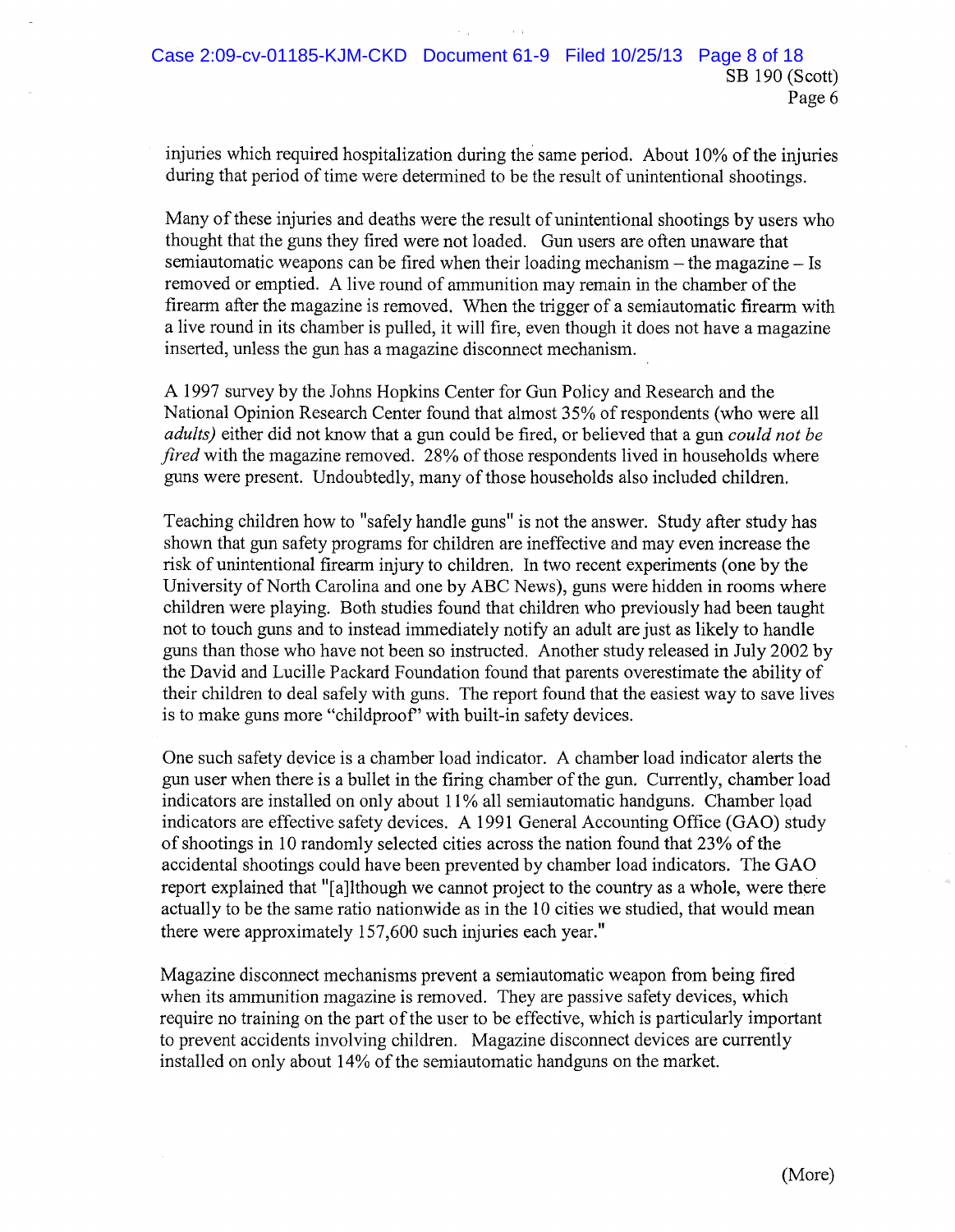Like chamber load indicators, magazine disconnect mechanisms are effective safety devices. Although there is no statistical data at this time about how many deaths the devices could prevent, a 1999 report by the Johns Hopkins Center for Gun Policy and Research concluded that magazine disconnect mechanisms are inexpensive and effective safety devices.

## 2. Difference Between This Bill as First Heard by the Committee on March 18, 2003 and as Now Amended

When testimony was first taken on this bill in committee on March 18, the bill required that all semiautomatic firearms manufactured and sold in California after January 1,2005, have a chamber load indicator and, ifthe firearm has a detachable magazine, a magazine disconnect mechanism, as specified. Those requirements were added in a new title of the Penal Code.

As now amended, this bill amends the current "unsafe firearms law" and requires that any centerfire semiautomatic pistol added to the Department of Justice roster of firearms not found to be "unsafe" from January 1, 2005, to December 31, 2006, shall have either a chamber load indicator or a detachable magazine disconnect, as specified, and that any new rimfire semiautomatic pistol added during that time must have a magazine disconnect if the firearm has a detachable magazine. Only centerfire semiautomatic pistols with both devices and rimfire semiautomatic pistols with a magazine disconnect mechanism may be listed on the roster and available for sale new in California commencing January 1, 2007. The submission of semiautomatic pistols for testing purposes is similarly "phased in."

3. The Addition of Either or Both Devices to a Pistol Previously Approved Would Require a New "unsafe handgun" Testing Procedure

The addition of either or both a chamber load indicator and/or a magazine disconnect would require that any previously tested handgun model approved as not an "unsafe handgun" would require retesting pursuant to Penal Code section 12131.5, cited in the Purpose section above. The current "unsafe handgun" law only allows "cosmetic" changes to a handgun model without requiring a retest. That code section mentions finish (color or plating, for example), grip material, general shape or texture of grips if not affecting dimensions and function, and other purely cosmetic features.

IS IT APPROPRIATE TO REMOVE ALL PREVIOUSLY TESTED SEMIAUTOMATIC FIREARMS FROM THE APPROVED ROSTER AFTER JANUARY 1,2007, IF THEY DO NOT HAVE THE DEVICES MANDATED BY THIS BILL, AS SPECIFIED?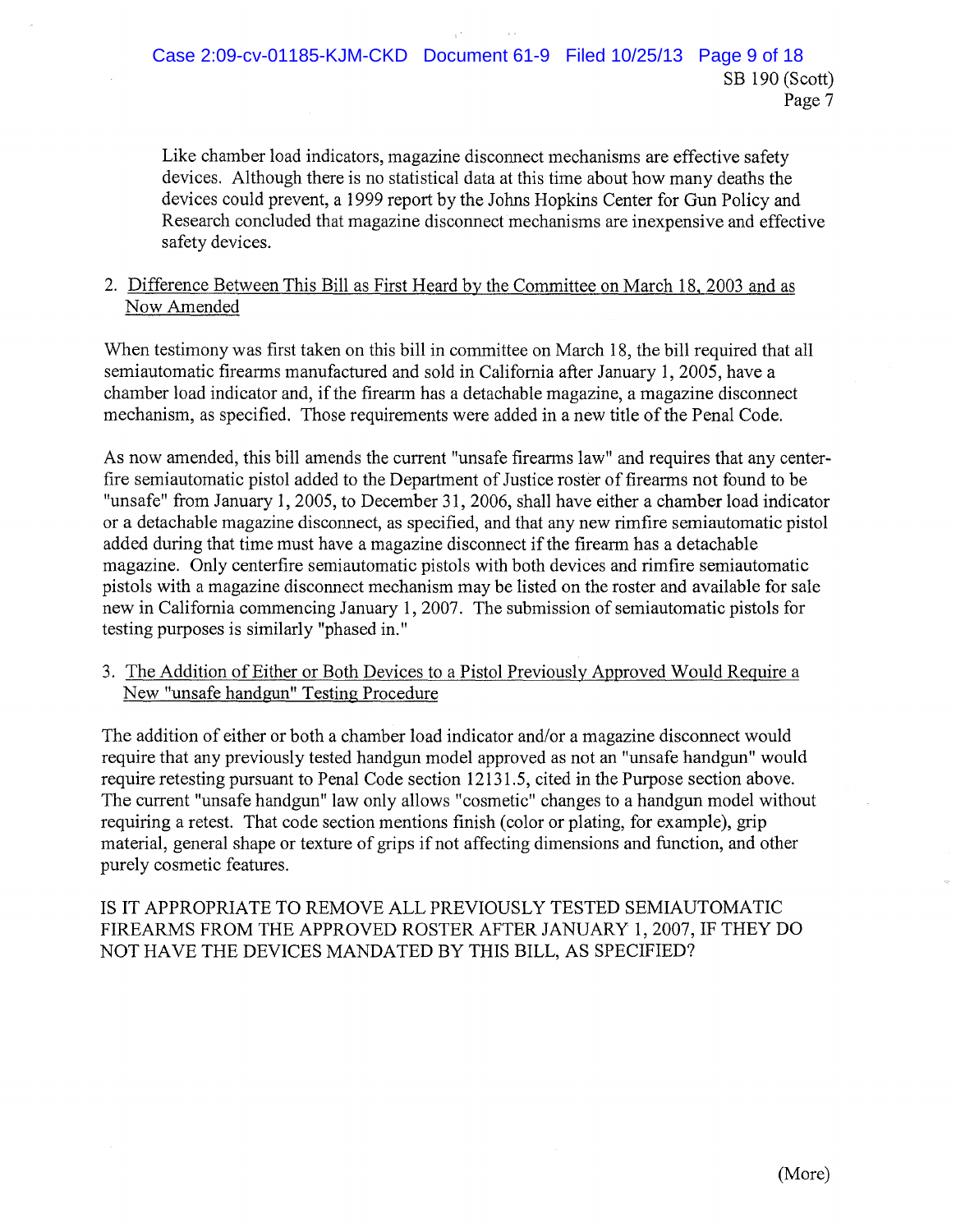#### 4. Evolution of the Definition of "chamber load indicator"

As introduced on February 22,2001, SB 510 contained the following definition:

As used in this article, "chamber load indicator" means a device that plainly indicates to an untrained user that a cartridge is in the firing chamber.

As subsequently amended, that SB 510 definition went through the following evolution:

- As used in this article, "chamber load indicator" means a plainly visible device in a contrasting color that clearly that a cartridge is in the firing chamber. (as amended April 5, 2001)
- As used in this article, "chamber load indicator" means a plainly visible device in a contrasting color that clearly indicates to a person who has not been formally trained in handgun safety and is unfamiliar with the operation of that handgun that a cartridge is in the firing chamber. (as amended June 20,2001)
- As used in this article, "chamber load indicator" means a plainly visible device in a contrasting color that clearly indicates to a person who is unfamiliar with the operation of a semiautomatic pistol that a cartridge is in the firing chamber. (as amended July 3,2001)

This bill uses the last definition from SB 510 as amended on July 3,2001. It also now requires chamber load indicators on only center-fire pistols. This bill, as amended, does add the new requirements for a chamber load indicator to the existing "unsafe handgun" law so that the Department of Justice will be involved through regulations in defining an indicator that meets the testing requirements.

## IS IT FEASIBLE TO REQUIRE CHAMBER LOAD INDICATORS ON NEW CENTER-FIRE SEMIAUTOMATIC HANDGUNS BY JANUARY 1,2007, BEYOND THOSE CURRENTLY AVAILABLE ON THE MARKET?

One may contrast the potential difficulty of defining "chamber load indicator" in an arguablyand necessarily - "subjective" way with the definition of a "magazine disconnect mechanism" which "means a mechanism that prevents a semiautomatic pistol from operating to strike the primer of ammunition in the firing chamber when a detachable magazine is not inserted in the semiautomatic pistol." The magazine disconnect definition is essentially self-enforcing. Does a firearm "fire" with a live round in the chamber and the magazine "disconnected" or not although it may not be entirely clear whether or not "disconnected" means fully inserted or totally removed from the pistol altogether or simply not fully inserted and engaged.

Page 8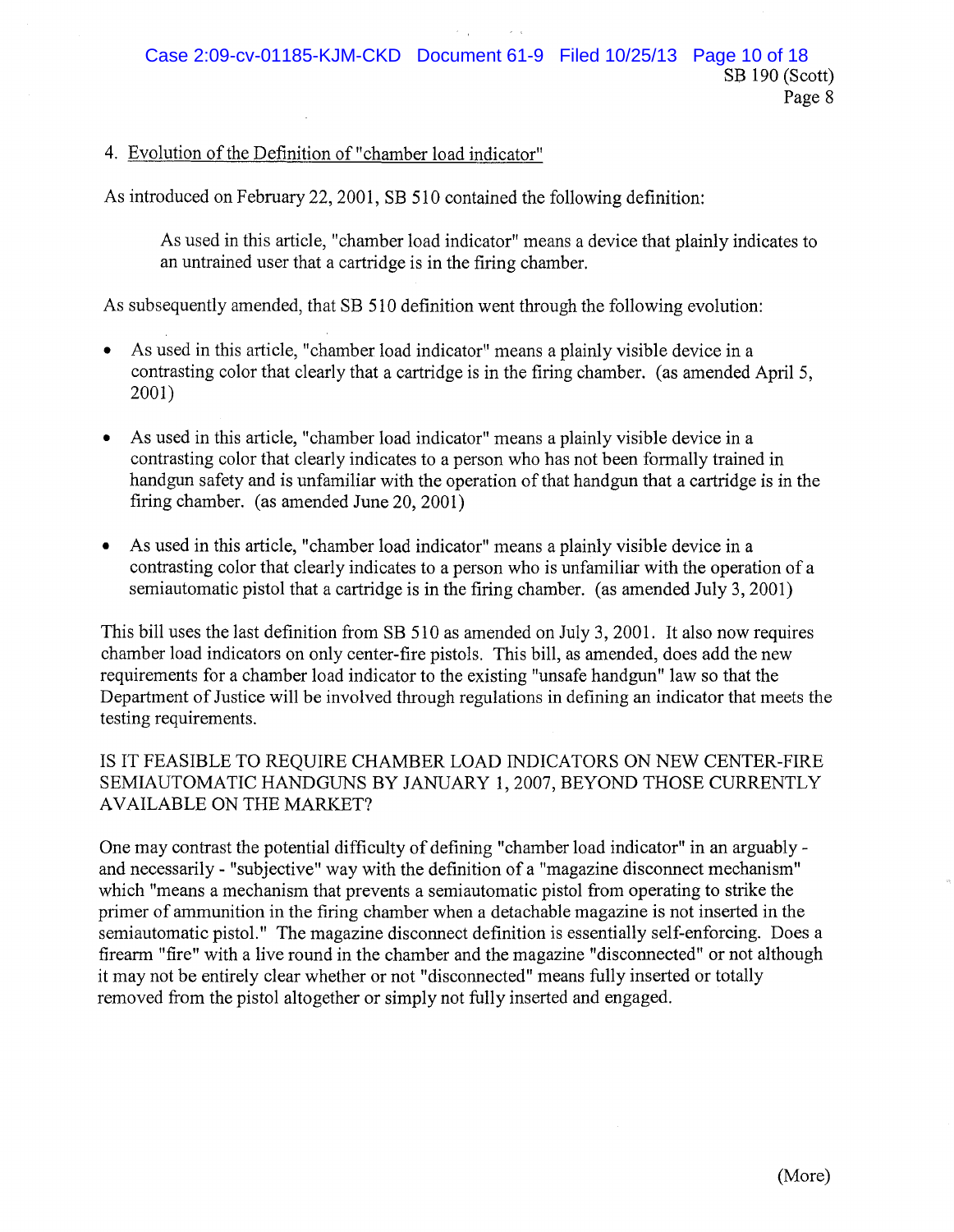#### 5. Additional Information About "chamber load indicator"

Background provided by the author last year regarding SB 510 does indicate that there have been patents on file in the United States for chamber load indicators for handguns since the late 1800's. ("I didn't know the gun was loaded" ... Venick et al; Journal of Public Health Policy, Vol. 20, No.4, pp. 427-440.) Such indicators may be a metal protrusion or a colored-indicator which is flush with the surface of the semiautomatic firearm but which is visible and shows that a round is in the firing chamber. The background provided indicated that a 1988 patent was issued to Colt for a "light-emitting diode." Some semiautomatic handguns currently are sold with a chamber load indicator.

There is also an ongoing discussion about what could, should, or would be an "appropriate" chamber load indicator. For example, how does one construct a chamber load indicator which is sufficient to make its purposes and true indication known to a person who is both familiar with the weapon as well as to a person who is not familiar with the weapon or with firearms in general-or to a child? It may be possible in the not too distant future to have a device, similar to the car seatbelt warning voice that was popular in some cars, announce that a firearm is loaded. There are times when that might prove inopportune, but the technology of the future is not yet known. (There is also an ongoing discussion about the future sale of "smart guns" which would only fire when used by their owner or a person with the ability to enable the firearm.)

Regardless, it is arguable that a requirement in California would "drive" the technology of chamber load indicators. The background'provided by the author last year also indicates a review of semiautomatic new handguns available in 1998 indicated that around 11% had some chamber load indicator mechanism. While those indicators were more likely to be available on more expensive firearms, there were some less expensive handguns with such devices, as well.

## IS THE DEFINITION OF "CHAMBER LOAD INDICATOR" CONTAINED IN THIS BILL APPROPRIATE AND IF NOT IS THERE ANY BETTER DEFINITION?

#### 6. Magazine Disconnect Mechanisms

This bill as currently amended requires either a chamber load indicator or a magazine disconnect mechanism for center-fire semiautomatic pistols to be listed as not an unsafe handgun in California commencing January 1,2005, and both those features commencing January 1, 2007, as specified. It also now requires a magazine disconnect mechanism on any rimfire semiautomatic pistol after January 1, 2007, as specified.

This bill defines a magazine disconnect mechanism as:

a mechanism that prevents a semiautomatic pistol that has a detachable magazine from operating to strike the primer of ammunition in the firing chamber when a detachable magazine is not inserted in the semiautomatic pistol.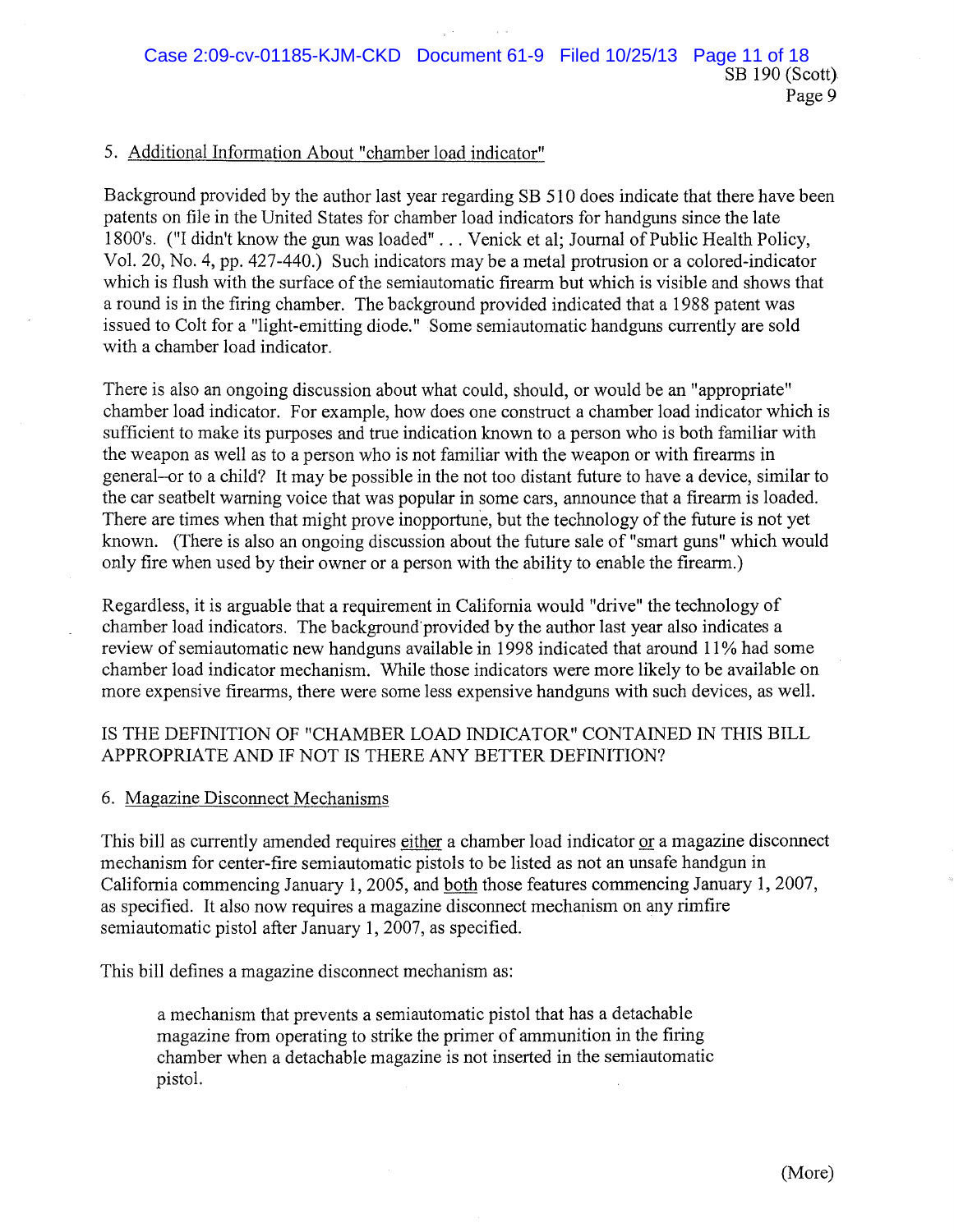As with chamber load indicators, such devices are currently available on semiautomatic handguns. Committee staff knows of no such devices on long guns. The background provided by the author suggests the availability in 1998 of such devices on 14% of the handguns reviewed. Price again was a factor in availability, although not exclusively. In addition, there is some mention of peace officer concern that if they needed to fire their weapon and accidentally pushed a magazine release, they would still want to be able to fire the last round in the chamber. Patent issues are also pertinent to the mandate to include a magazine disconnect device. It might also be assumed that a mandate in California would drive technology in the market for magazine disconnect devices.

IS IT FEASIBLE TO REQUIRE SUCH DEVICES ON NEW CENTER-FIRE AND RIMFIRE SEMIAUTOMATIC HANDGUNS BY JANUARY 1,2007, BEYOND THOSE CURRENTLY AVAILABLE ON THE MARKET?

NOTE: Committee staff does not know how many of the new semiautomatic handguns which are currently available in California, i.e., those approved by the Department of Justice as not "unsafe handguns," have either or both a chamber load indicator and a detachable magazine with magazine disconnect device. Any new model semiautomatic handgun with one or the other of the mandated items sold after January 1,2005, which have not previously been tested by the Department of Justice and designated as not unsafe handguns, would have to re-tested and designated as not unsafe before it could be sold in California. See Penal Code section 12131.5 cited in the Purpose section, above. Any new model with the items added as required after January 1, 2007, would have to be re-tested before it could be sold new in California

There were 244,569 handguns sold in 1999 in California legally through licensed dealers and sheriffs in smaller counties (that number includes both new and used handguns). It is not possible for Committee staff to discern how many of those handguns had either or both of the items mandated by this bill. However, recent news accounts indicate that 70% of those handguns were semi-automatic pistols. (See Ascribe Newswire September 20, 2002, "California Handgun Study to Fortify Crime Prevention")

#### 7. Change Effective January 1, 2003, Pertaining to Liability and Firearms and Ammunition

Prior to January 1,2003, the following applied to liability lawsuits pertaining to firearms:

(a) In a products liability action, no firearm or ammunition shall be deemed defective in design on the basis that the benefits of the product do not outweigh the risk of injury posed by its potential to cause serious injury, damage, or death when discharged. The potential of a firearm or ammunition to cause serious injury, damage, or death when discharged does not make the product defective in design. Injuries or damages resulting from the discharge of a firearm or ammunition are not proximately caused by its potential to cause serious injury, damage, or death, but are proximately caused by the actual discharge of the product. This section shall not affect a products liability cause of action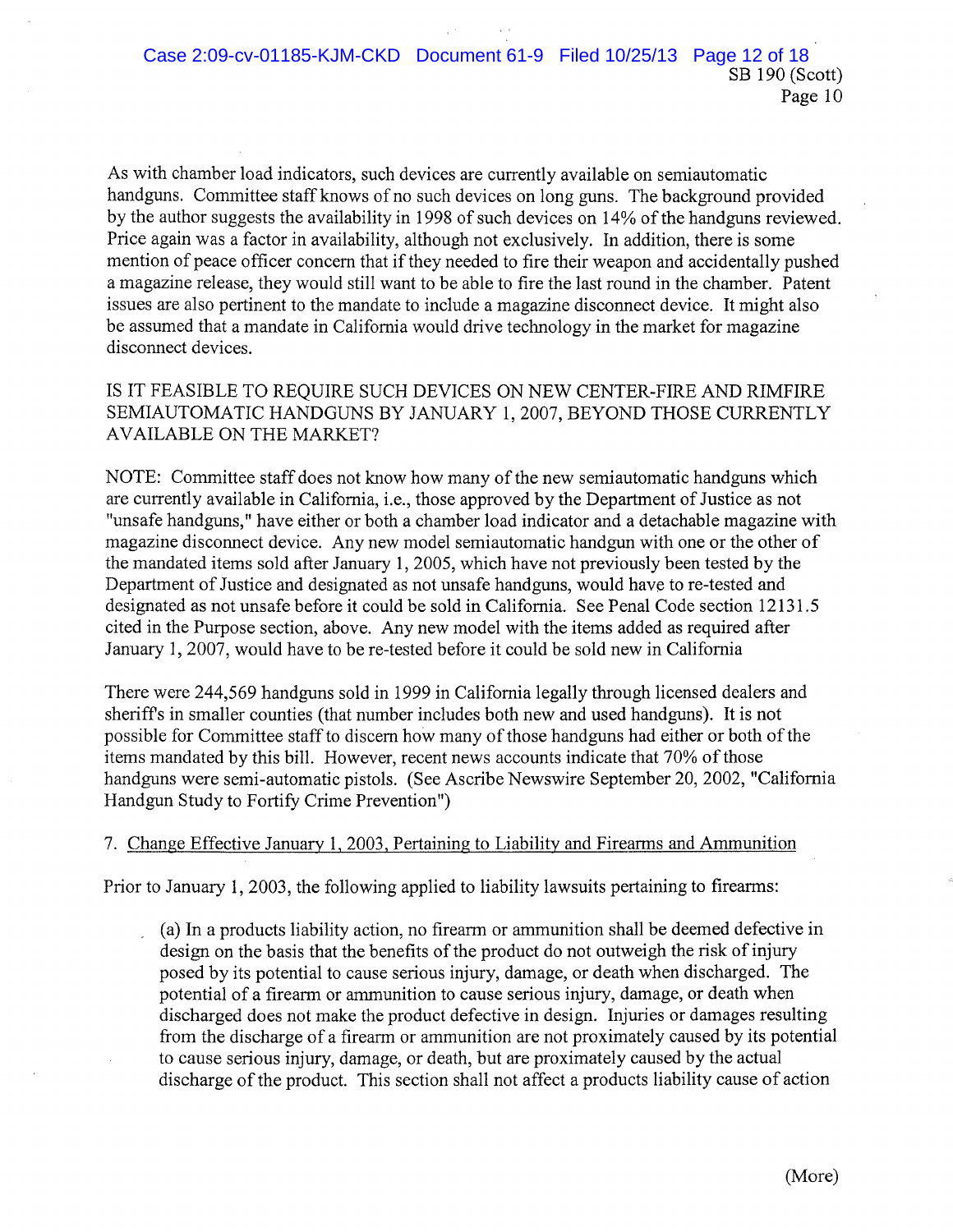based upon the improper selection of design alternatives. (This section, enacted in 1983, is stated to be declaratory of existing law.) (Civil Code § 1714.4.)

Effective January 1,2003, Civil Code section 1714.4 was deleted from law and Civil Code section 1714 was amended to read (underline indicates new language effective at the first of this year):

Everyone is responsible, not only for the result of his or her willful acts, but also for an injury occasioned to another by his or her want of ordinary care or skill in the management of his or her property or person, except so far as the latter has, willfully or by want of ordinary care, brought the injury upon himself or herself. The design, distribution, or marketing of firearms and ammunition is not exempt from the duty to use ordinary care and skill that is required by this section. (Civil Code § 1714.)

That change in liability law could arguably change the legal scrutiny applied to determine whether or not the requirements of this bill are met in the future. For historical reference, SB 1818 (Gotch) in 1994 and SB 576 (Villaraigosa) from 1995 which both required a loaded chamber indicator on semi-automatic pistols included specific language about liability for damages caused by the failure to comply with that requirement and neither contained a definition ofthe required indicator.

#### 8. Massachusetts AG Regulations Pertaining to Handguns

The Attorney General of the Commonwealth of Massachusetts has adopted the following regulations that apply to the sale of handguns in that state:

16.01: Definitions

Load indicator: shall mean a device which plainly indicates that a cartridge is in the firing chamber within the handgun.

Magazine safety disconnect: shall mean a device that prevents the firing of the handgun when the magazine is detached from the handgun. (940 CMR  $16.01 (2001)$ 

16.05: Sale of Handguns Without Childproofing or Safety Devices

(3) It shall be an unfair or deceptive practice for a handgun-purveyor to transfer or offer to transfer to any customer located within the Commonwealth any handgun which does not contain a load indicator or magazine safety disconnect.

 $(4)$  ... 16.05(3) applies only to handguns that have a mechanism to load cartridges via a magazine. (940 CMR 16.05 (2001))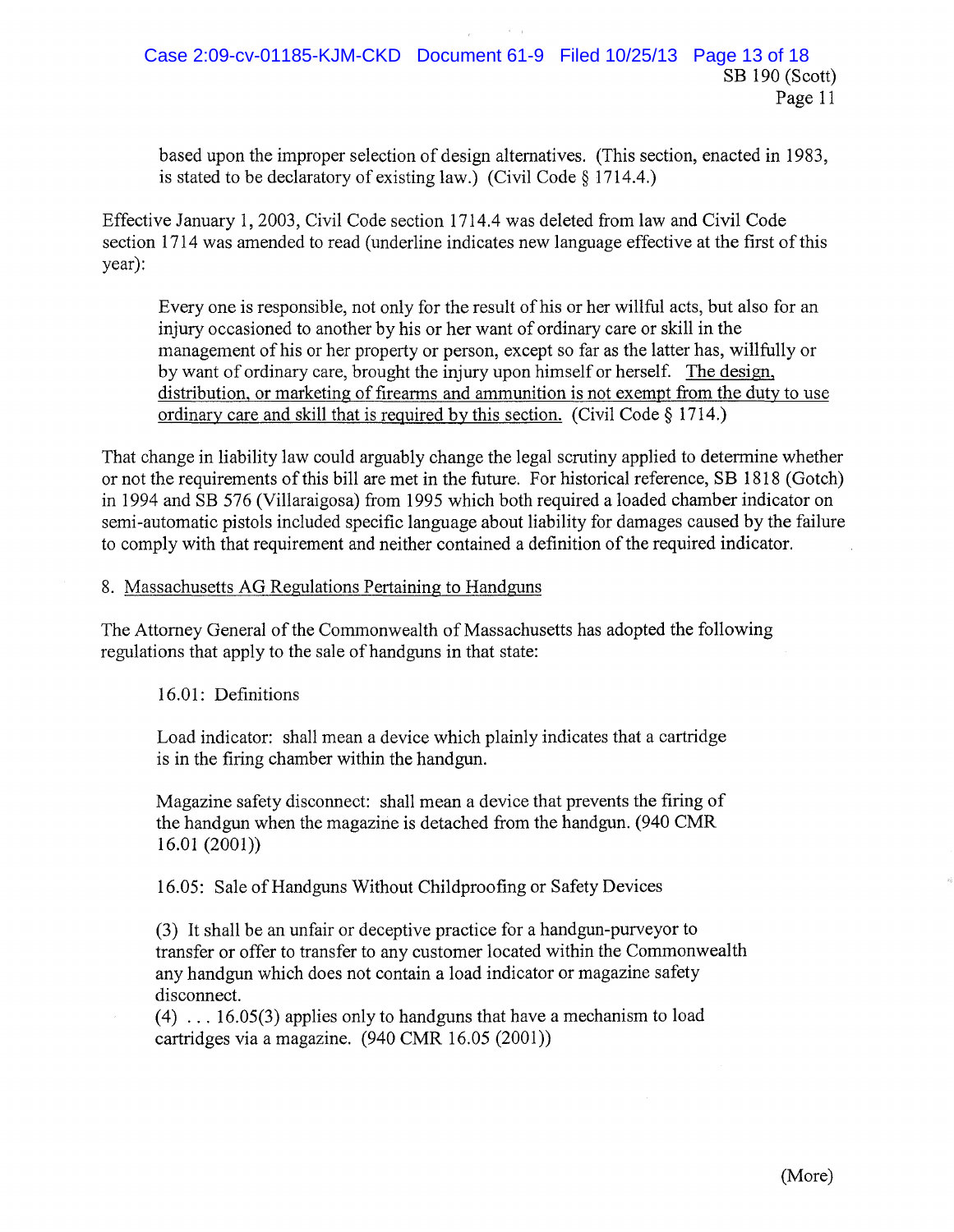It should be noted first that the Massachusetts " Handgun Performance Test" does not mention either a "load indicator" or a "magazine safety disconnect" and that the restrictions on the sale of handguns in 16.05 uses the conjunctive "or" so that the handgun shall have at least one or the other but both are not required for sale. In addition, those requirements are for sales, not manufacture in that state.

Questions raised about the Massachusetts law during the committee hearing on March 18, 2003, have resulted in inquiries about the Massachusetts law with the following now provided after telephone calls made between Attorney General staff of both states:

#### *3/20/03* - *Questions asked by CA DOJ staffofMA DOJ staffwith answers provided:*

#### *1. Are there regulations that define exactly what a chamber load indicator is?*

No. The definition is extremely limited. The definition simply says, "the load indicator shall mean a device which plainly indicates that a cartridge is in the firing chamber within the handgun." MA DOJ is working on a new definition that has more specific details, but that will be for prosecutorial discretion BECAUSE, in MA, the responsibility is on the dealer to determine whether or not a gun meets the standard. The AG's office is developing that regulation. It is in their bureaucratic process right now. It has to do with color, size and other characteristics.

#### *2. How do you enforce your law?*

In MA, the state police do records checks at gun dealers (like what our DOJ field reps do). The AG's office will also go in and purchase guns undercover to make sure all the laws or being followed (including MSD and CLI). They have done that with over one half their dealers. They only have 300 dealers in MA. 3 years ago, they had over a thousand dealers. Presumably, the new laws have caused more than a 66% decrease in gun dealers in MA.

*3. How many handguns were sold in MA last year, 2001, 2000,* 1999? *When did the law come into effect?*

[not available at time of call] ... It is about 40 to 50 thousand a year. The number had gone down; however, it is on its way back up.

*4. How many makes/models are on the approved list ofhandguns that have:*

a. magazine safety disconnects; b. chamber load indicators; c. both

They have 360 handguns on their roster; however, they currently do not test for the magazine safety disconnect OR the load indicator. So, they cannot say definitively which have the devices. They estimate that only a couple dozen have either a MSD or CLI.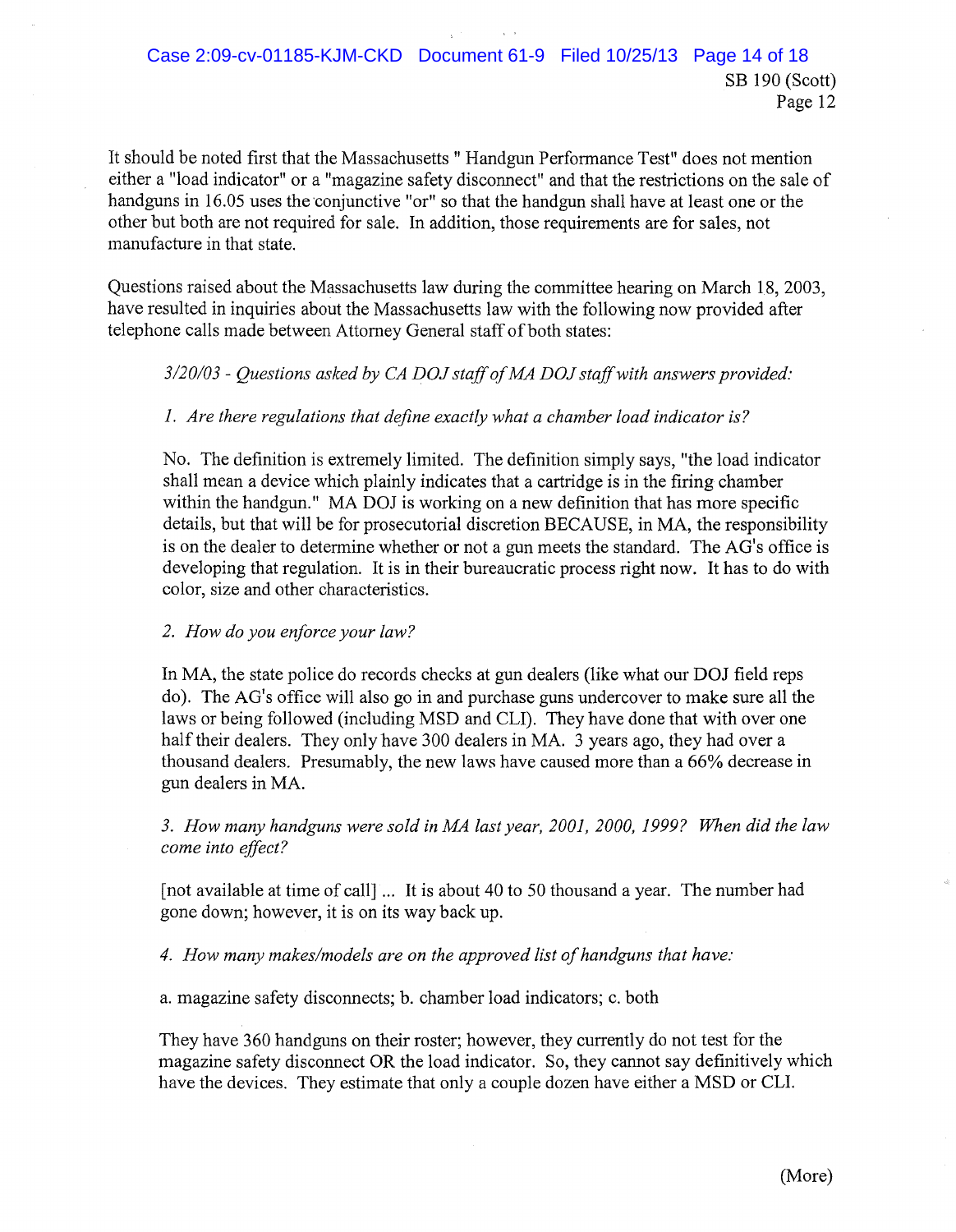It is incumbent upon the dealer to certify that one or the other are present. HOWEVER, they are moving towards the laboratories certifying existence of a CLI or MSD. But, the new definition of a CLI has to be complete before they can do that.

Guns manufactured on or before October 1998 are exempt from the CLI/MSD law. MA tracks serial numbers as part of its enforcement activities to determine when a gun was manufactured. They subpoenaed the serial numbers from gun manufacturers.

*5. Did gun manufacturers have to redesignfirearms?*

Yes, that is why there are so few new guns on the list when compared to California.

*6. Does MA require guns manufactured in MA to meet the requirements ofCLl's or MSD's?*

No. Only sales.

*7. Can we have a copy of their regulations?* 

#### Regulations:

http://www.ago.state.ma.us/con pro/cmr2.pdf?section=17&head2=Handguns&head3=Re gulations

More info: http://www.ago.state.ma.us/con pro/guns.asp

Mass. Roster: http://www.state.ma.us/eops/publications/approved roster2002.pdf

*8. Any other thoughts on the MA law?*

There are five million residents in MA. One million of those have gun licenses.

The requirements for Chamber Load Indicators in Massachusetts are really designed for people who are somewhat familiar with guns. This is how they are approaching the new regulations as well.

The Massachusetts AG staff also indicates that since neither device is part of the state Handgun Performance Test, adding either device does not entail retesting of the firearm if a device is added to a previously approved firearm model and the manufacturer indicates that is the only change.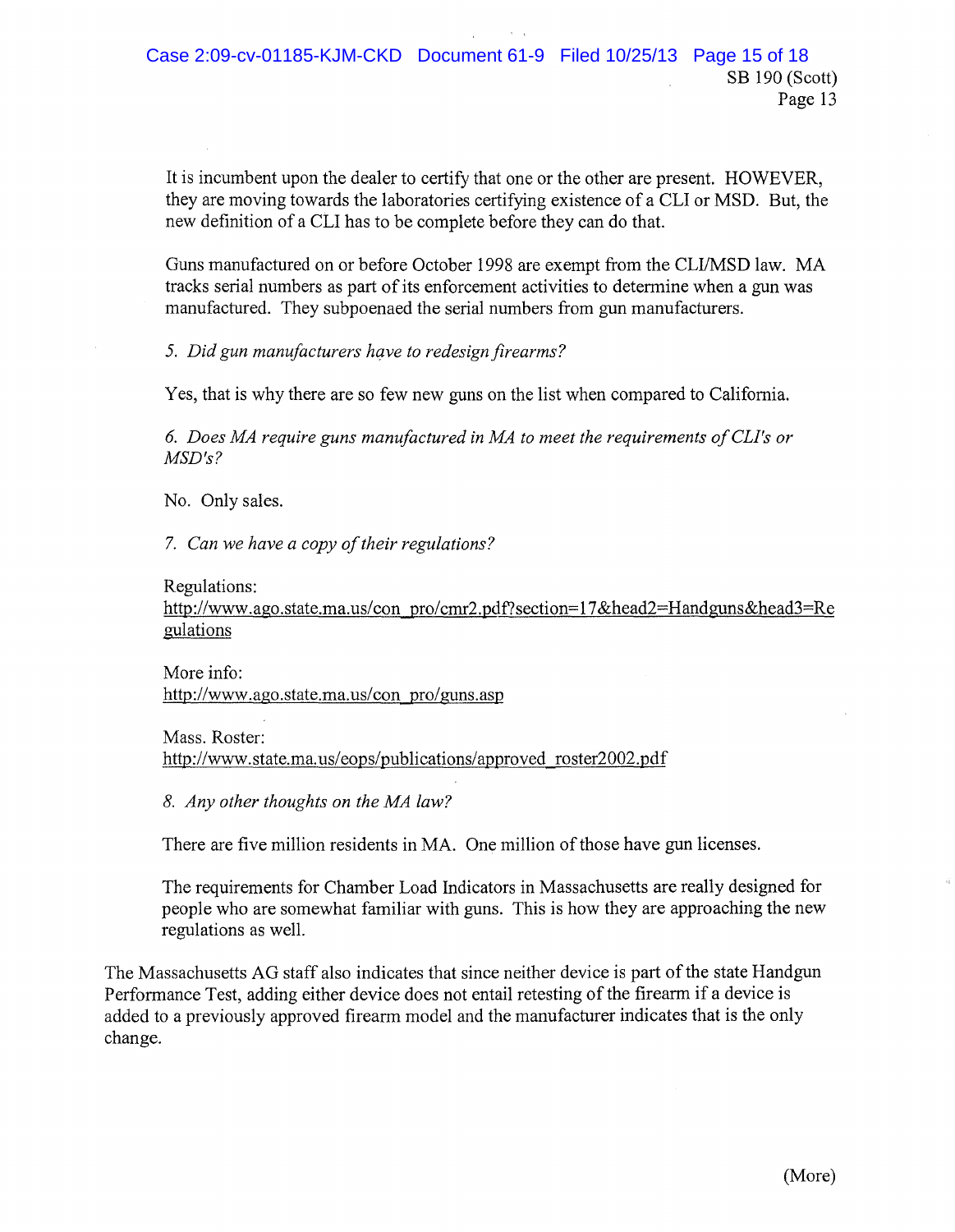Page 14

In addition, sponsors of this bill have also ascertained that (following edited by committee staff for inclusion; any ambiguity or errors are the responsibility of committee staff and not to be attributed to others):

First, although the requirements do not apply to manufacture, Smith & Wesson has modified those of its models that did not already comply with the requirements. [It appears that] their full line now complies with the MA requirements [having one or the other of the devices].

Second, the major gun manufacturers have made design changes to keep their guns available in MA, demonstrating that they are both able and willing to do so. Sig Arms, Smith & Wesson, Taurus and Walther (and perhaps many others) communicated to the MA AG's office that they would do so soon after the adoption of the requirements, and their guns are currently available for sale in MA.

Third, although the MA AG does not evaluate the devices or apply specific standards, they have explored the adoption of standards and have received suggestions about possible definitions. One suggestion ... describes "a red, yellow or orange colored area of at least four square millimeters" that is "visible on the exterior of the surface of the handgun when the appropriate caliber cartridge is in the chamber, but no red, yellow or orange is visible when no cartridge is in the chamber." [That mayor may not be appropriate but it is also suggested that] the indicator be accompanied by adjacent labeling that unambiguously defines the meaning of the indicator.

## 9. Interstate Commerce

This bill would place restrictions on the sale, importation, and manufacture of semiautomatic firearms in California. There are enough similar restrictions on firearms in this state that it might be surprising if interstate commerce issues are raised by this bill. This bill would also generally prohibit the manufacture in California of semiautomatic firearms without the mandated items, even ifthose firearms are manufactured for export outside ofthe state. That is the same restriction which currently exists for the unsafe handgun law and the assault weapons law. (Penal Code §§ 12125-12133 and Penal Code §§ 12275-12290.) However, any such restriction at least may raise peripheral issues pertaining to interstate commerce. NOTE: Title 18, United States Code Service, section 927, does provide that:

## § 927. Effect of State law

No provision of this chapter [18 USCS §§ 921 et seq. - Federal Firearms Act]] shall be construed as indicating an intent on the part of the Congress to occupy the field in which such provision operates to the exclusion of the law of any State on the same subject matter, unless there is a direct and positive conflict between such provision and the law of the State so that the two cannot be reconciled or consistently stand together.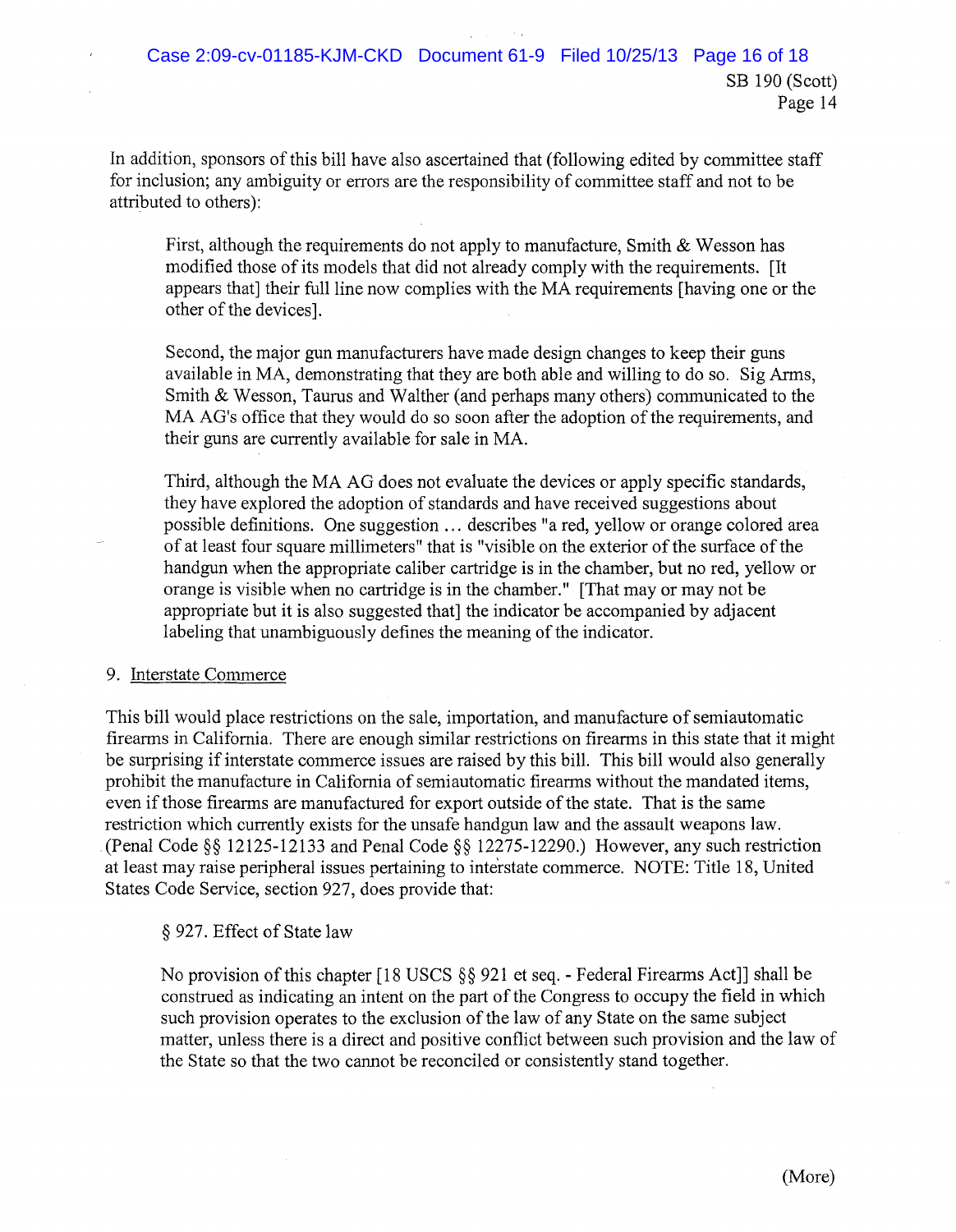#### 10. Opposition to This Bill

The NRA letter in opposition to this bill includes:

The accident rate in the United States involving firearms is at its lowest level since 1903. This accident rate has declined almost 40 percent in the past 25 years alone and the decline in fatal firearm accidents has occurred .in a century which has seen a four hundred percent increase in the number of firearms in circulation in the United States.

Senate Bill 190, would force the adoption into the design of firearms, unproven and untested technology. The requirements of SB 190 will make not firearms safer or reduce the number of firearms accidents.

Firearms safety training, such as the NRA has provided to millions of Americans, is the key to reducing firearms accidents, not the mandating of technical gadgets added to firearms.

#### 11. Differences Between This Bill and SB 510 as Passed by the Committee Last Year

This bill has now been changed from the versions of SB 510 in 2001 by adding the new provisions to the "unsafe handgun" law; by exempting rimfire pistols from the chamber load indicator requirements; and by allowing semiautomatic center-fire pistols to have only one of those devices in order to be sold from January 1, 2005, to January 1,2007.

When SB 510 was heard by this committee last year, it applied to all firearms. It was amended in the committee by the author to apply to handguns.

This bill further reflects the changes subsequently to SB 510 that changed the definition of "chamber load indicator"; refined the exemptions from the bill's requirements, including adding an exemption for the motion picture, television, and video production industry; and other minor changes.

#### 12. Personal Handgun Importers

The Department of Justice "California Firearms Laws - 2003" contains the following on page 47:

Any person who meets the definition of a *personal handgun importer* who moves into California with the intention of establishing residency in this state, must report his or her ownership of any handgun acquired outside California to the Department of Justice within 60 days.

A personal handgun importer means an individual who meets specific criteria, which includes, but is not limited to, any person age 18 or older, who is not a licensed firearms